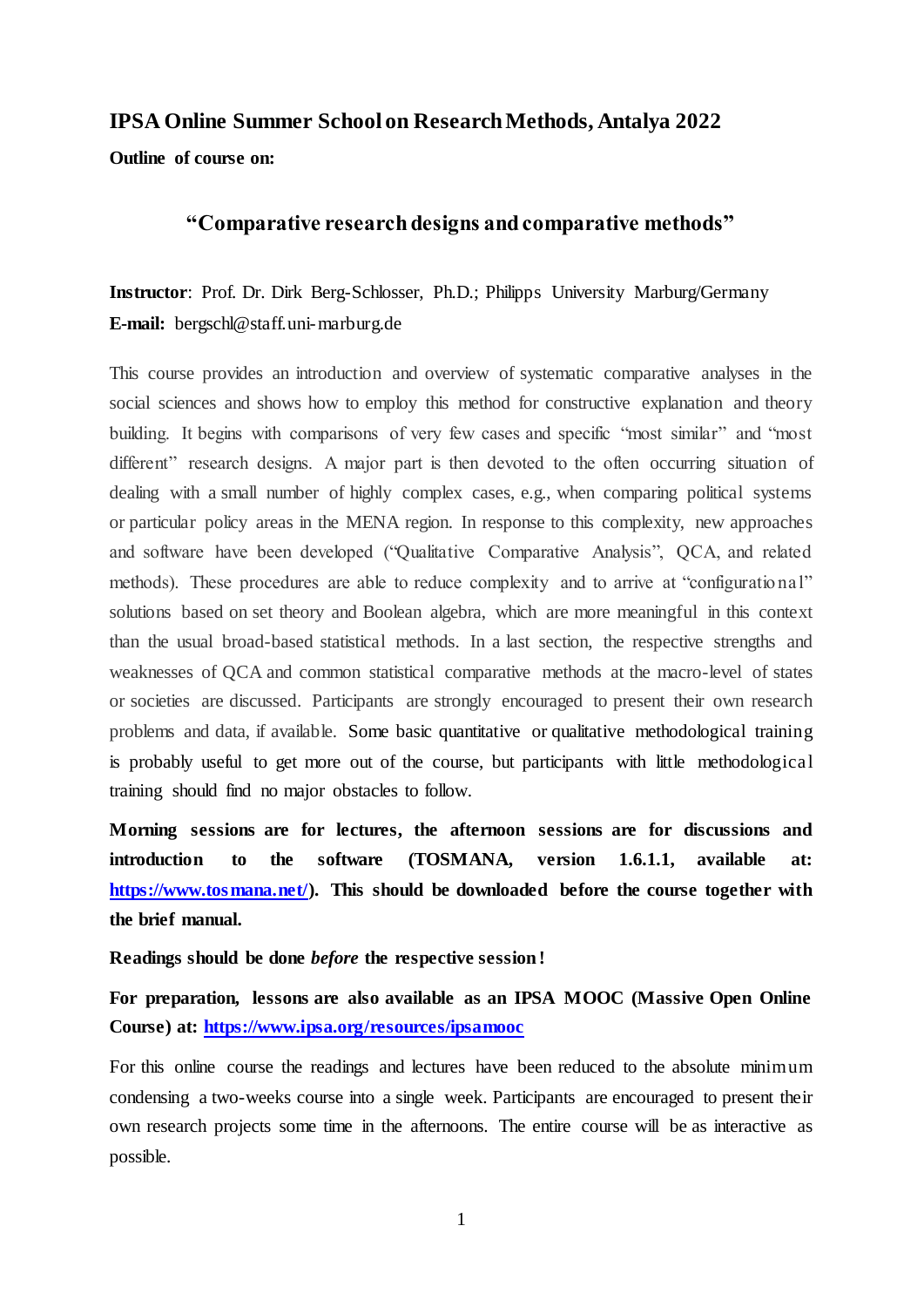### **Course schedule (mornings):**

# **Day 1: Epistemological foundations, J.S. Mill's "canons"**

Readings: Moses/Knutsen, *Ways of Knowing*, chapter 1, pp. 1 – 15.

MOOC slides 1 and 2

# **Day 2**.1. **Further Advances, Overview of comparative research designs**

Readings: Rihoux/Ragin (eds.), *Configurational Comparative Methods*, SAGE, 2009,

Introduction and Chapter 1, pp. XVII – XXV and  $1 - 18$ .

Moses/Knutsen, chapter 5, pp. 94 – 115.

MOOC slides 3

**Day2.2**. **Most similar and most different designs** (**MSDO/MDSO), Matching and Contrasting of Cases**

Berg-Schlosser, *Mixed Methods in Comparative Politics*, chapter 8, pp. 130 - 159.

MOOC slides 4

**Day 3.1**. **Introduction to Boolean Algebra, main steps of QCA** Readings: Rihoux/Ragin, *op.cit*., chapter 3

Goertz/Mahoney, chapter 2, pp.16 -38.

MOOC slides 5

# **Day 3.2**. **QCA applications, troubleshooting, Multi-Value QCA (mvQCA)**

Readings: Rihoux/Ragin, *op.cit*., chapters 4 and 6;

MOOC slides 6

**Day4.1: Fuzzy set analyses, basic features** Readings: Rihoux/Ragin*, op.cit*., chapter 5

MOOC slides 7

**Day 4.2**: **Fuzzy set applications (fs/qca)** Readings: D.B.-S., *Mixed Methods…*; chapter 6.4, pp. 95 – 104

MOOC slides 8

# **Day 5.1**: **Contrasting statistical and configurational methods**

D.B.-S. and S. Quenter, "Macro-Quantitative vs. Macro-qualitative Methods in Political Science – Advantages and Disadvantages of Comparative Procedures using the Welfare State Theory as an Example", *Historical Social Research*, vol.21,no1, 1996, pp. 3-25.